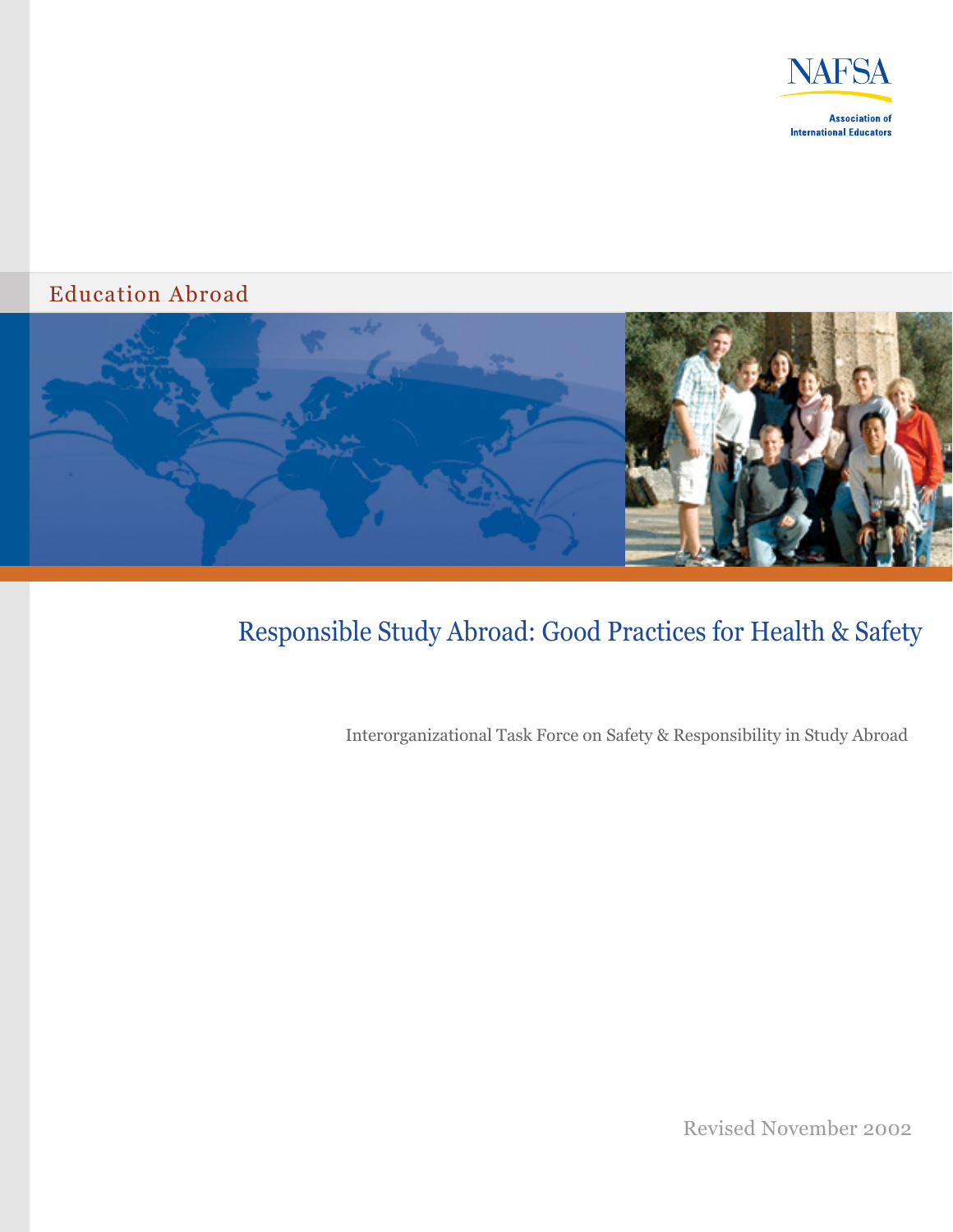# **Responsible Study Abroad: Good Practices for Health & Safety**

#### **By the Interorganizational Task Force on Safety & Responsibility in Study Abroad**

The Interassociational Advisory Committee on Safety and Responsibility in Study Abroad (formerly the Interorganizational Task Force on Safety and Responsibility in Study Abroad) was formed as a joint venture a number of professional organizations and study abroad providers. One outcome of this task force was the creation of "Responsible Study Abroad: Good Practices for Health & Safety."

- 1. Responsibilities of Program Sponsors
- 2. Responsibilities of Participants
- 3. Recommendations to Parents/Guardians/Families

### **Statement of Purpose**

Because the health and safety of study abroad participants are primary concerns, these statements of good practice have been developed to provide guidance to institutions, participants (including faculty and staff), and parents/guardians/families. These statements are intended to be aspirational in nature. They address issues that merit attention and thoughtful consideration by everyone involved with study abroad. They are intentionally general; they are not intended to account for all the many variations in study abroad programs and actual health, safety, and security cases that will inevitably occur. In dealing with any specific situation, those responsible must also rely upon their collective experience and judgment while considering their specific circumstances.

## **1. Responsibilities of Program Sponsors**

The term "sponsors" refers to all the entities that together develop, offer, and administer study abroad programs. Sponsors include sending institutions, host institutions, program administrators, and placement organizations. To the extent reasonably possible, program sponsors should consider how these statements of good practice may apply. At the same time, it must be noted that the structure of study abroad programs varies widely. Study abroad is usually a cooperative venture that can involve multiple sponsors. Because the role of an organization in a study abroad program may vary considerably from case to case, it is not possible to specify a division of efforts that will be applicable to all cases. Each entity should apply these statements in ways consistent with its respective role.

In general, practices that relate to obtaining health, safety, and security information apply to all parties consistent with their role and involvement in the study abroad program. Much of the basic information is readily available and can be conveyed to participants by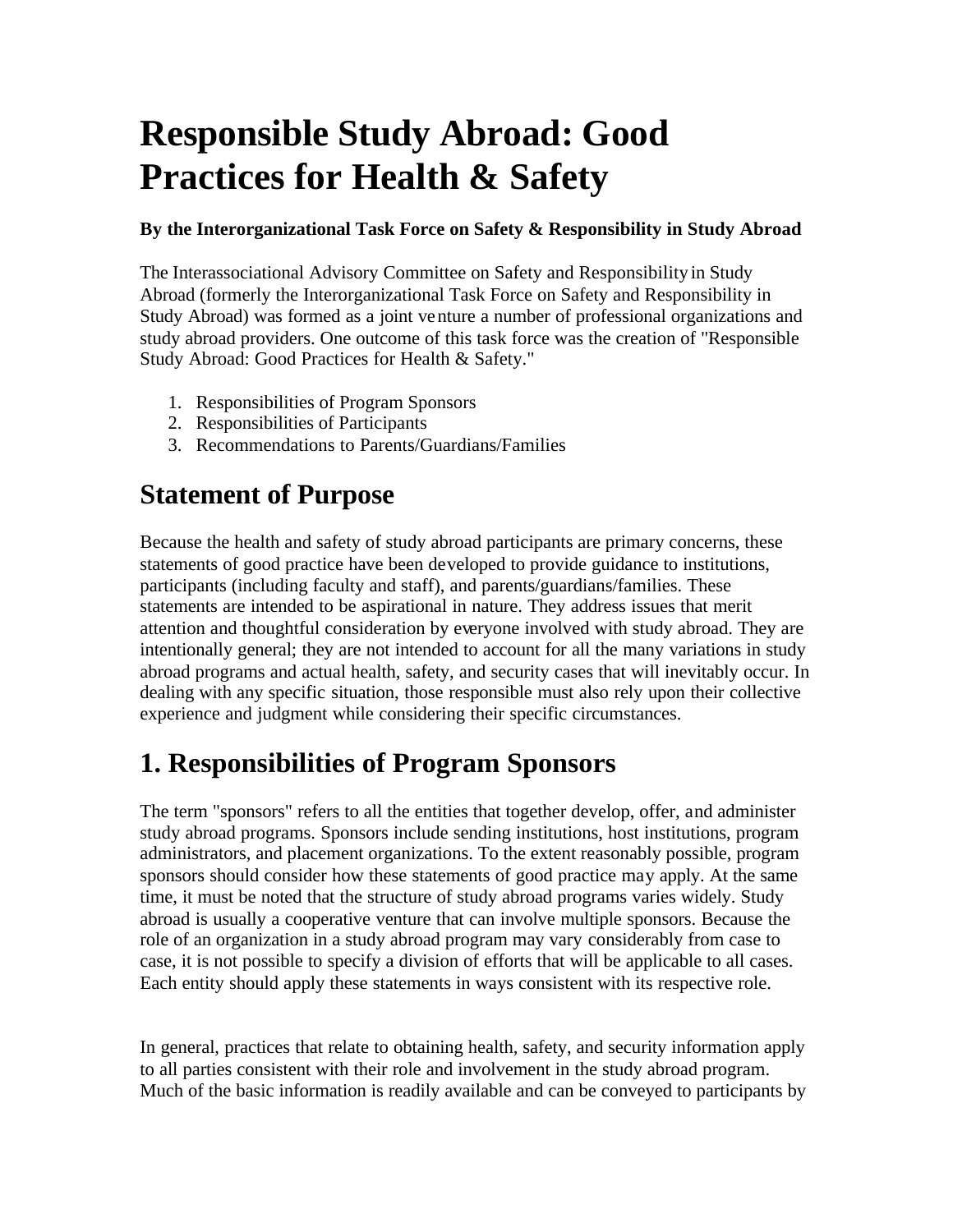distributing it and/or by referring them to, or utilizing materials from, recognized central sources. Statements of good practice that refer to the provision of information and the preparation of participants are intended for parties that advise, refer, nominate, admit, enroll, or place students. Statements of good practice that suggest operating procedures on site apply to entities that are directly involved in the operation of the overseas program.

It is understood that program sponsors that rely heavily on the collaboration of overseas institutions may exercise less direct control over specific program components. In such cases, sponsors are urged to work with their overseas partners to develop plans and procedures for implementing good practices.

*The use of letters is provided for ease of reference only and does not imply priority.*

Program sponsors should:

A. Conduct periodic assessments of health and safety conditions for their programs, and develop and maintain emergency preparedness processes and a crisis response plan.

B. Provide health and safety information for prospective participants so that they and their parents/guardians/families can make informed decisions concerning preparation, participation, and behavior while on the program.

C. Provide information concerning aspects of home campus services and conditions that cannot be replicated at overseas locations.

D. Provide orientation to participants prior to the program and as needed on site, which includes information on safety, health, legal, environmental, political, cultural, and religious conditions in the host country. In addition to dealing with health and safety issues, the orientation should address potential health and safety risks, and appropriate emergency response measures.

E. Consider health and safety issues in evaluating the appropriateness of an individual's participation in a study abroad program.

F. Determining criteria for an individual's removal from an overseas program taking into account participant behavior, health, and safety factors.

G. Require that participants be insured. Either provide health and travel accident (emergency evacuation, repatriation) insurance to participants or provide information about how to obtain such coverage.

H. Conduct inquiries regarding the potential health, safety, and security risks of the local environment of the program, including program-sponsored accommodation,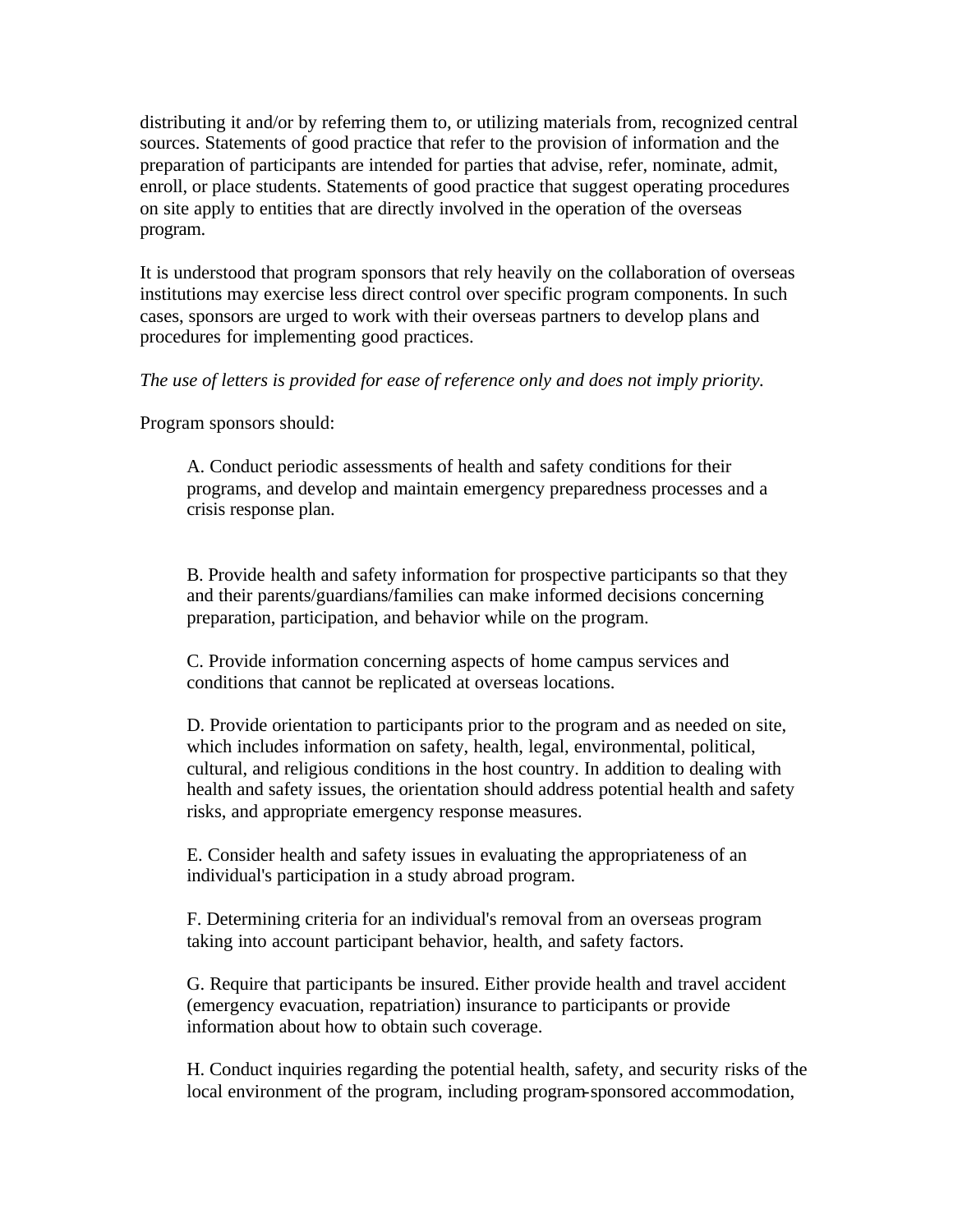events, excursions, and other activities, prior to the program. Monitor possible changes in country conditions. Provide information about changes and advise participants and their parents/guardians/families as needed.

I. Hire vendors and contractors (e.g. travel and tour agents) that have provided reputable services in the country in which the program takes place. Advise such vendors and contractors of the program sponsor's expectations with respect to their role in the health and safety of participants.

J. Conduct appropriate inquiry regarding available medical and professional services. Provide information about these services for participants and their parents/guardians/families, and help participants obtain the services they may need.

K. Develop and provide health and safety training for program directors and staff, including guidelines with respect to intervention and referral that take into account the nature and location of the study abroad program.

L. Develop codes of conduct for their programs; communicate codes of conduct and the consequences of noncompliance to participants. Take appropriate action when aware that participants are in violation.

M. In cases of serious health problems, injury, or other significant health and safety circumstances, maintain good communication among all program sponsors and others who need to know.

N. In the participant screening process, consider factors such as disciplinary history that may impact on the safety of the individual or the group.

O. Provide information for participants and their parents/guardians/families regarding when and where the sponsor's responsibility ends and the range of aspects of participants' overseas experiences that are beyond the sponsor's control.

In particular, program sponsors generally:

A. Cannot guarantee or assure the safety and/or security of participants or eliminate all risks from the study abroad environments.

B. Cannot monitor or control all of the daily personal decisions, choices, and activities of participants.

C. Cannot prevent participants from engaging in illegal, dangerous, or unwise activities.

D. Cannot assure that U.S. standards of due process apply in overseas legal proceedings, or provide or pay for legal representation for participants.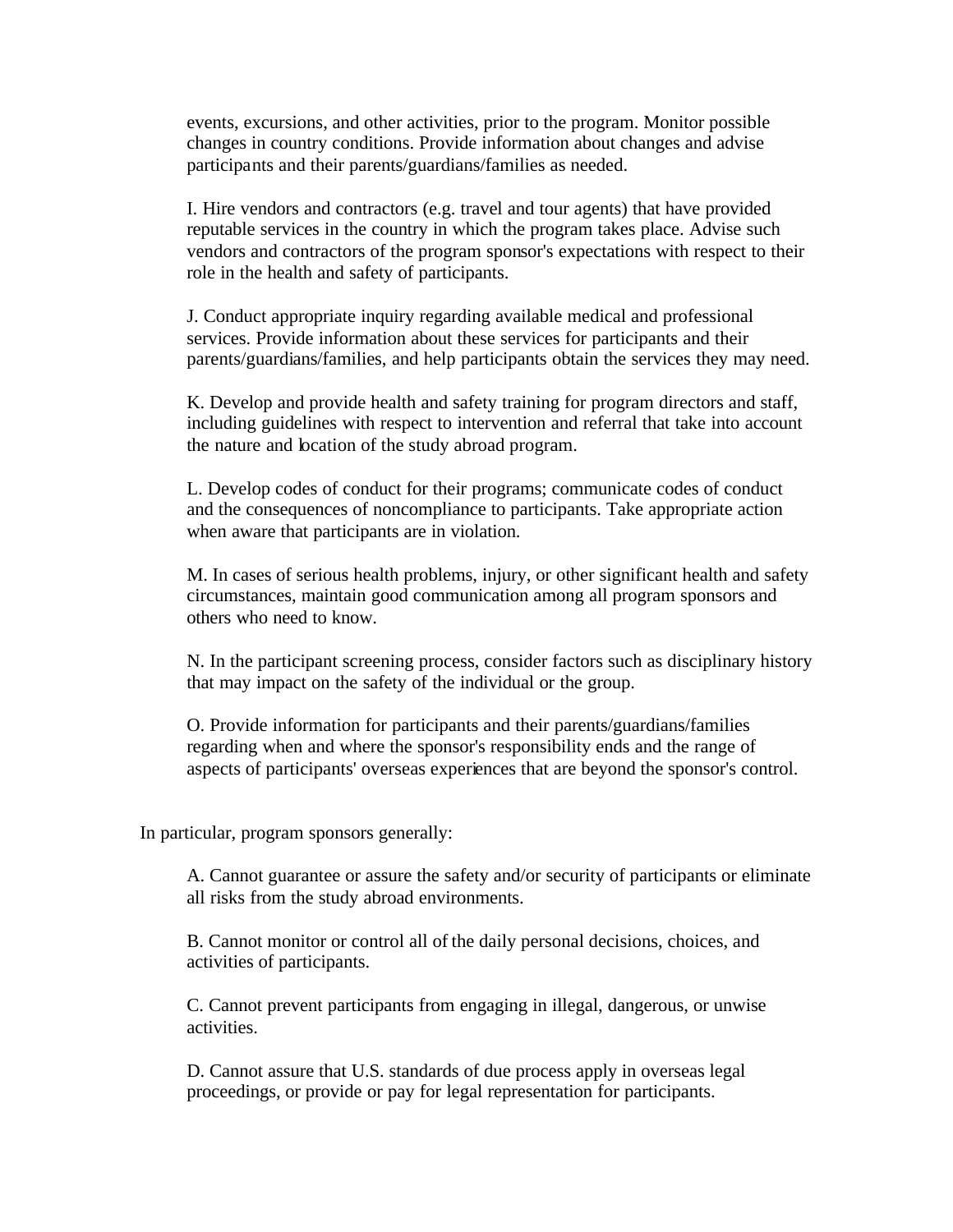E. Cannot assume responsibility for actions or for events that are not part of the program, nor for those that are beyond the control of the sponsor and its subcontractors, or for situations that may arise due to the failure of a participant to disclose pertinent information.

F. Cannot assure that home-country cultural values and norms will apply in the host country.

#### **2. Responsibilities of Participants**

In study abroad, as in other settings, participants can have a major impact on their own health and safety through the decisions they make before and during their program and by their day-to-day choices and behaviors.

Participants should:

A. Assume responsibility for all the elements necessary for their personal preparation for the program and participate fully in orientations.

B. Read and carefully consider all materials issued by the sponsor that relate to safety, health, legal, environmental, political, cultural, and religious conditions in the host country(ies).

C. Conduct their own research on the country(ies) they plan to visit with particular emphasis on health and safety concerns, as well as the social, cultural, and political situations.

D. Consider their physical and mental health, and other personal circumstances when applying for or accepting a place in a program, and make available to the sponsor accurate and complete physical and mental health information and any other personal data that is necessary in planning for a safe and healthy study abroad experience.

E. Obtain and maintain appropriate insurance coverage and abide by any conditions imposed by the carriers.

F. Inform parents/guardians/families and any others who may need to know about their participation in the study abroad program, provide them with emergency contact information, and keep them informed of their whereabouts and activities.

G. Understand and comply with the terms of participation, codes of conduct, and emergency procedures of the program.

H. Be aware of local conditions and customs that may present health or safety risks when making daily choices and decisions. Promptly express any health or safety